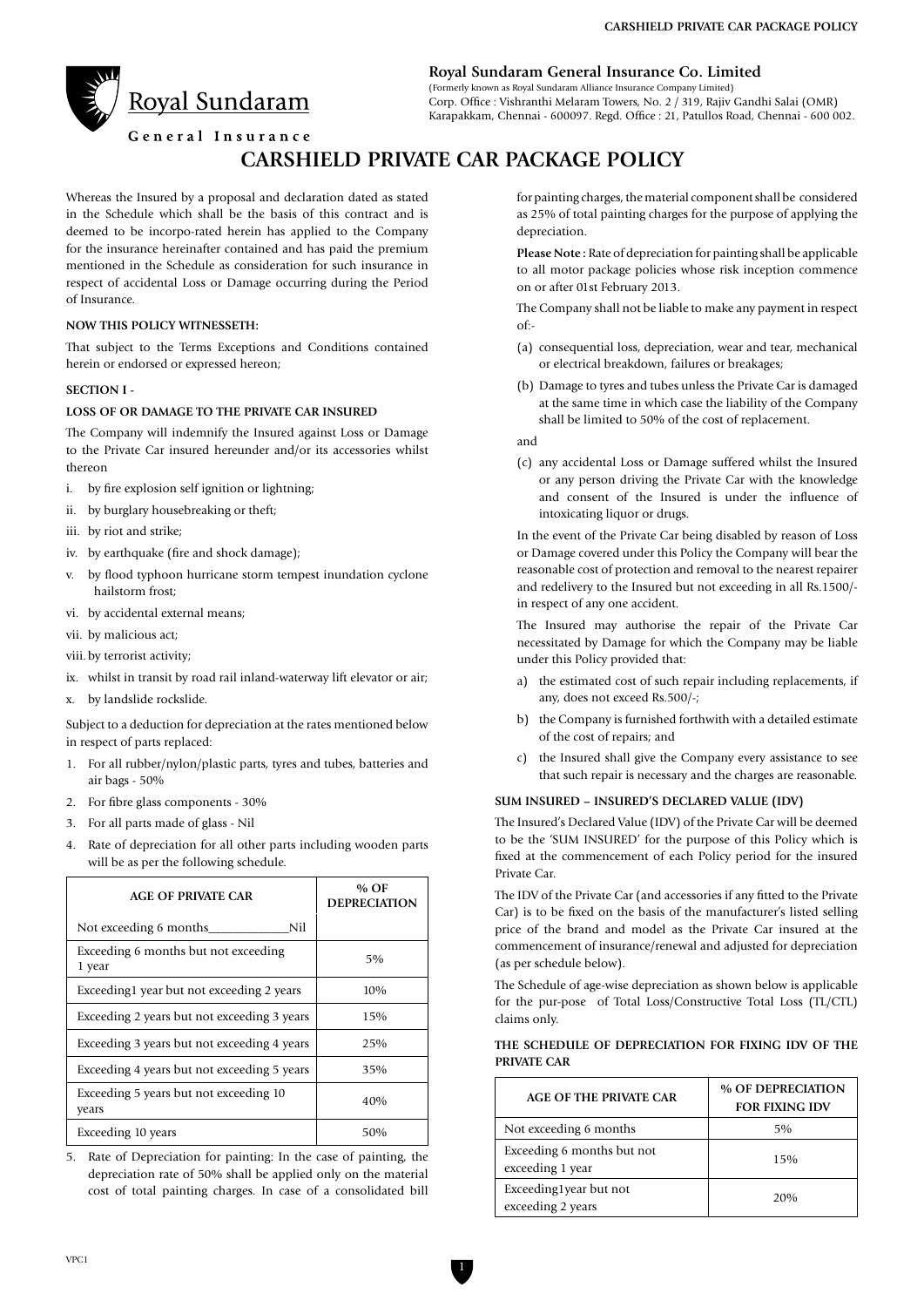| Exceeding 2 years but not<br>exceeding 3 years | 30% |
|------------------------------------------------|-----|
| Exceeding 3 years but not<br>exceeding 4 years | 40% |
| Exceeding 4 years but not exceeding<br>5 years | 50% |

IDV of vehicles beyond 5 years of age and of obsolete models of the vehicles (i.e.models which the manufacturers have discontinued to manufacture) is to be determined on the basis of an understanding between the Insurer and the Insured.

IDV shall be treated as the 'Market Value' throughout the Policy period without any further depreciation for the purpose of Total Loss (TL)/Constructive Total Loss (CTL) claims.

The insured Private Car shall be treated as a CTL if the aggregate cost of retrieval and/or repair of the Private Car, subject to Terms and Conditions of the Policy, exceeds 75% of the IDV of the Private Car.

#### **SECTION II - LIABILITY TO THIRD PARTIES**

- 1. Subject to the limits of liability as laid down in the Schedule hereto the Company will indemnify the Insured in the event of an accident caused by or arising out of the use of the Private Car against all sums which the Insured shall become legally liable to pay in respect of: -
	- (i) death of or bodily injury to any person including occupants carried in the Private Car (provided such occupants are not carried for hire or reward) but except so far as it is necessary to meet the requirements of the Motor Vehicles Act, the Company shall not be liable where such death or injury arises out of and in the course of the employment of such person by the Insured.
	- (ii) Damage to property other than property belonging to the Insured or held in trust or in the custody or control of the Insured.
- 2. The Company will pay all costs and expenses incurred with its written consent.
- 3. In Terms of and subject to the limitations of the indemnity granted by this Section to the Insured, the Company will indemnify any drive

who is driving the Private Car on the Insured's order or with Insured's permission provided that such driver shall as though he/she was the Insured observe fulfill and be subject to the Terms Exceptions and Conditions of this Policy in so far as they apply.

- 4. In the event of the death of any person entitled to indemnity under this Policy the Company will in respect of the liability incurred by such person indemnify his/her personal representative in Terms of and subject to the limitations of this Policy provided that such personal representative shall as though such representative was the Insured observe fulfill and be subject to the Terms Exceptions and Conditions of this Policy in so far as they apply.
- 5. The Company may at its own option
	- a) arrange for representation at any Inquest or Fatal Inquiry in respect of any death which may be the subject of indemnity under this Policy and
	- b) undertake the defence of proceedings in any Court of Law in respect of any act or alleged offence causing or relating to any event which may be the subject of indemnity under this Policy.

## **AVOIDANCE OF CERTAIN TERMS AND RIGHT OF RECOVERY**

Nothing in this Policy or any endorsement hereon shall affect the right of any person indemnified by this Policy or any other person to recover an amount under or by virtue of the provisions of the Motor Vehicles Act.

But the Insured shall repay to the Company all sums paid by the Company which the Company would not have been liable to pay but for the said provisions.

## **APPLICATION OF LIMITS OF INDEMNITY**

In the event of any accident involving indemnity to more than one person any limitation by the Terms of this Policy and/or of any Endorsement thereon of the amount of any indemnity shall apply to the aggregate amount of indemnity to all persons indemnified and such indemnity shall apply in priority to the Insured.

## **SECTION III**

## **PERSONAL ACCIDENT COVER FOR OWNER-DRIVER**

The Company undertakes to pay compensation as per the following scale for bodily injury/death sustained by the Owner-Driver of the Private Car, in direct connection with the Private Car insured or whilst driving or mounting into/dis-mounting from the Private Car insured or whilst traveling in it as a co-driver, caused by violent accidental external and visible means which independent of any other cause shall within six calendar months of such injury result in:

| Details of Injury                                                              | Scale of<br>Compensation |
|--------------------------------------------------------------------------------|--------------------------|
| Death                                                                          | 100% of CSI              |
| ii) Loss of two limbs or sight of two eyes or<br>one limb and sight of one eye | 100% of CSI              |
| iii) Loss of one limb or sight of one eye                                      | 50% of CSI               |
| iv) Permanent Total Disablement from<br>injuries other than named above        | $100\%$ of CSI           |

CSI - Capital Sum Insure

Provided always that

- a) compensation shall be payable under only one of the items (i) to (iv) above in respect of the Owner-Driver arising out of any one occurrence and the total liability of the Insurer shall not in the aggregate exceed the sum of Rs. 2 lakhs during any one Period of Insurance.
- b) no compensation shall be payable in respect of death or bodily injury directly or indirectly wholly or in part arising or resulting from or traceable to (1) intentional self injury suicide or attempted suicide physical defect or infirmity or (2) an accident happening whilst such person is under the influence of intoxicating liquor or drugs.
- c) such compensation shall be payable directly to the Insured or to his/her legal representatives whose receipt shall be the full discharge in respect of the injury to the Insured.

This cover is subject to

- (a) the Owner-Driver is the registered owner of the Private Car insured herein;
- (b) the Owner-Driver is the Insured named in this Policy.
- (c) the Owner-Driver holds an effective driving licence, in accordance with the provisions of Rule 3 of the Central Motor Vehicles Rules, 1989, at the time of the accident.

#### **GENERAL EXCEPTIONS**

(Applicable to all Sections of the Policy)

The Company shall not be liable under this Policy in respect of

- 1. any accidental Loss or Damage and/or liability caused sustained or incurred outside the Geographical Area;
- 2. any claim arising out of any contractual liability;
- 3. any accidental Loss Damage and/or liability caused sustained or incurre whilst the Private Car insured herein is
	- (a) being used otherwise than in accordance with the 'Limitations as to Use' or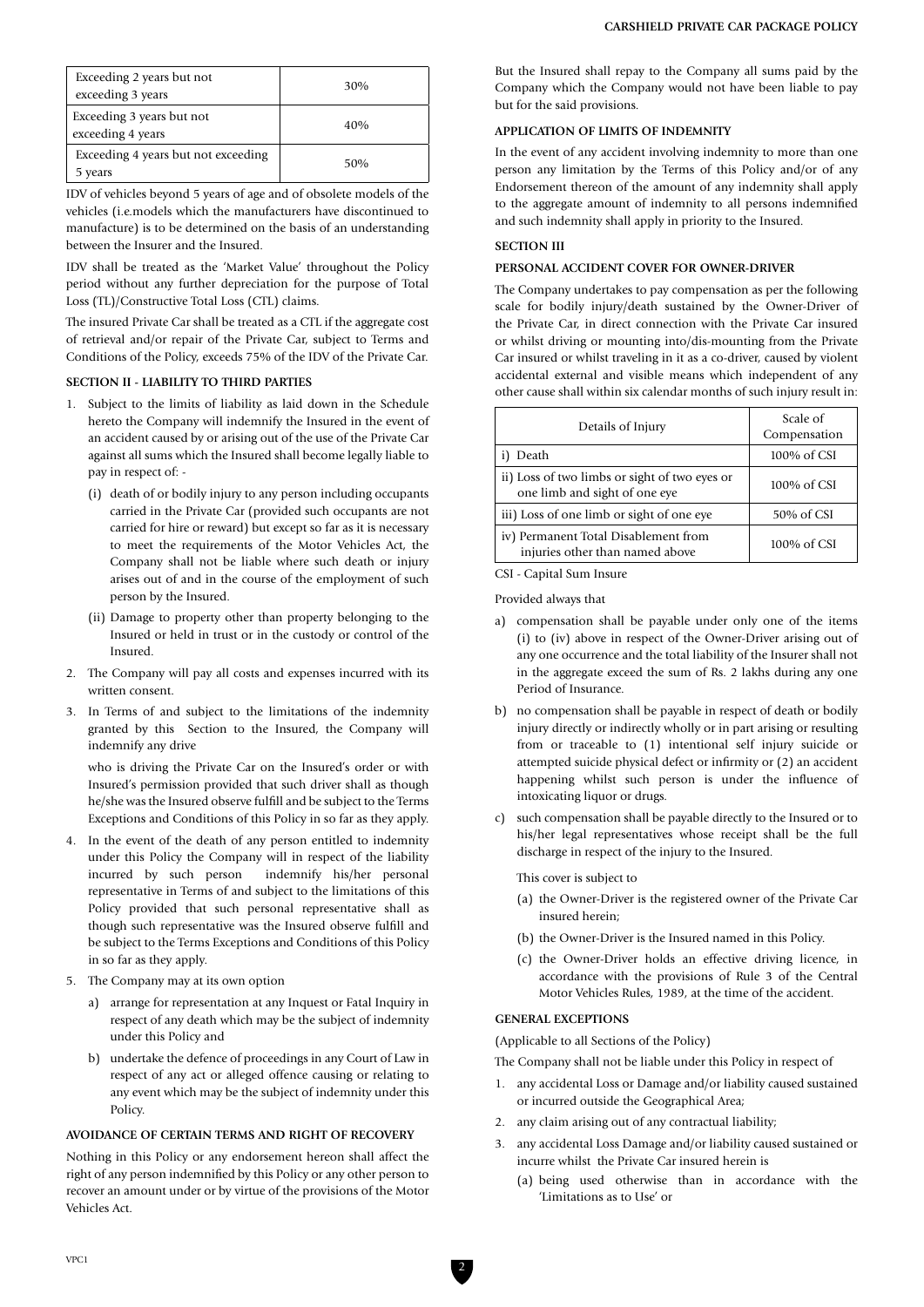- (b) being driven by or is for the purpose of being driven by him/ her in the charge of any person other than a Driver as stated in the Driver's Clause.
- 4. (i) Any accidental Loss or Damage to any property whatsoever or any Loss or expense whatsoever resulting or arising therefrom or any consequential loss
	- (ii) any liability of whatsoever nature directly or indirectly caused by or contributed to by or arising from ionising radiations or contamination by radioactivity from any nuclear fuel or from any nuclear waste from the combustion of nuclear fuel. For the purpose of this exception combustion shall include any self-sustaining process of nuclear fission.
- 5. Any accidental Loss or Damage or liability directly or indirectly caused by or contributed to by or arising from nuclear weapons material.
- 6. Any accidental Loss Damage and/or liability directly or indirectly or proximately or remotely occasioned by contributed to by or traceable to or arising out of or in connection with war, invasion, the act of foreign enemies, hostilities or warlike Operations (whether before or after declaration of war) civil war, mutiny rebellion, military or usurped power or by any direct or indirect consequence of any of the said occurrences and in the event of any claim hereunder the Insured shall prove that the accidental Loss Damage and/or liability arose independently of and was in no way connected with or occasioned by or contributed to by or traceable to any of the said occurrences or any consequences thereof and in default of such proof, the Company shall not be liable to make any payment in respect of such a claim.

## **DEDUCTIBLE**

The Company shall not be liable for each and every claim under Section - I (Loss of or Damage to the Private Car insured) of this Policy in respect of the deductible stated in the Schedule.

#### **CONDITIONS**

This Policy and the Schedule shall be read together and any word or expression to which a specific meaning has been attached in any part of this Policy or of the Schedule shall bear the same meaning wherever it may appear.

- 1. Notice shall be given in writing to the Company immediately upon the occurrence of any accidental Loss or Damage in the event of any claim and thereafter the Insured shall give all such information and assistance as the Company shall require. Every letter claim writ summons and/or process or copy thereof shall be forwarded to the Company immediately on receipt by the Insured. Notice shall also be given in writing to the Company immediately the Insured shall have knowledge of any impending prosecution, inquest or fatal inquiry in respect of any occurrence which may give rise to a claim under this Policy. In case of theft or criminal act which may be the subject of a claim under this Policy the Insured shall give immediate notice to the Police and co-operate with the Company in securing the conviction of the offender.
- 2. No admission offer promise payment or indemnity shall be made or given by or on behalf of the Insured without the written consent of the Company which shall be entitled if it so desires to take over and conduct in the name of the Insured the defence or settlement of any claim or to prosecute in the name of the Insured for its own benefit any claim for indemnity or otherwise and shall have full discretion in the conduct of any proceedings or in the settlement of any claim and the Insured shall give all such information and assistance as the Company may require.
- 3. The Company may at its own option repair reinstate or replace the Private Car or part thereof and/or its accessories or may pay in cash the amount of the Loss or Damage and the liability of the Company shall not exceed:
- (a) for Total Loss/Constructive Total Loss of the Private Car the Insured's Declared Value (IDV) of the Private Car (including accessories thereon) as specified in the Schedule less the value of the wreck.
- (b) for partial losses, i.e. losses other than Total Loss/ Constructive Total Loss of the Private Car - actual and reasonable costs of repair and/or replacement of parts lost/ damaged subject to depreciation as per limits specified.
- 4. The Insured shall take all reasonable steps to safeguard the Private Car from Loss or Damage and to maintain it in efficient condition and the Company shall have at all times free and full access to examine the Private Car or any part thereof or any driver or employee of the Insured. In the event of any accident or breakdown, the Private Car shall not be left unattended without proper precautions being taken to prevent further Damage or Loss and if the Private Car be driven before the necessary repairs are effected any extension of the Damage or any further Damage to the Private Car shall be entirely at the Insured's own risk.
- 5. The Company may cancel the Policy on the grounds of mis-representation, fraud, non-disclosure of material facts or non-cooperation by the insured, by sending seven days notice by recorded delivery to the Insured at the Insured's last known address and in such event, the company will return to the Insured the premium paid less the pro rata portion thereof for the period the Policy has been in force. Or the Policy may be cancelled at any time by the Insured on seven days' notice by recorded delivery and provided no claim has arisen during the currency of the Policy, the Insured shall be entitled to a return of premium less premium at the Company's Short Period rates for the period the Policy has been in force. Return of the premium by the Company will be subject to retention of the minimum premium of Rs.100/-(or Rs.25/- in respect of vehicles specially designed/modified for use by blind/handicapped/ mentally challenged persons). Where the ownership of the Private Car is transferred, the Policy cannot be cancelled unless evidence that the Private Car is insured elsewhere is produced.
- 6. If at the time of occurrence of an event that gives rise to any claim under this Policy there is in existence any other insurance covering the same liability, the Company shall not be liable to pay or contribute more than its ratable proportion of any compensation, cost or expense.
- 7. If any dispute or difference shall arise as to the quantum to be paid under this Policy (liability being otherwise admitted), such difference shall independent of all other questions be referred to the decision of a sole arbitrator to be appointed in writing by the parties to the dispute or if they cannot agree upon a single arbitrator within 30 days of any party invoking Arbitration, the same shall be referred to a panel of three arbitrators comprising two arbitrators one to be appointed by each of the parties to the dispute/difference, and a third arbitrator to be appointed by such two arbitrators who shall act as the presiding arbitrator and Arbitration shall be conducted under and in accordance with the provisions of the Arbitration and Conciliation Act, 1996.

It is clearly agreed and understood that no difference or dispute shall be referable-to Arbitration as hereinbefore provided, if the Company has disputed or not accepted liability under or in respect of this Policy.

It is hereby expressly stipulated and declared that it shall be condition precedentto any right of action or suit upon this Policy that the award by such arbitrator/arbitrators of the amount of the Loss or Damage shall be first obtained. It is also hereby further expressly agreed and declared that if the Company shall disclaim liability to the Insured for any claim hereunder and such claim shall not, within twelve calendar months from the date of such disclaimer have been made the subject matter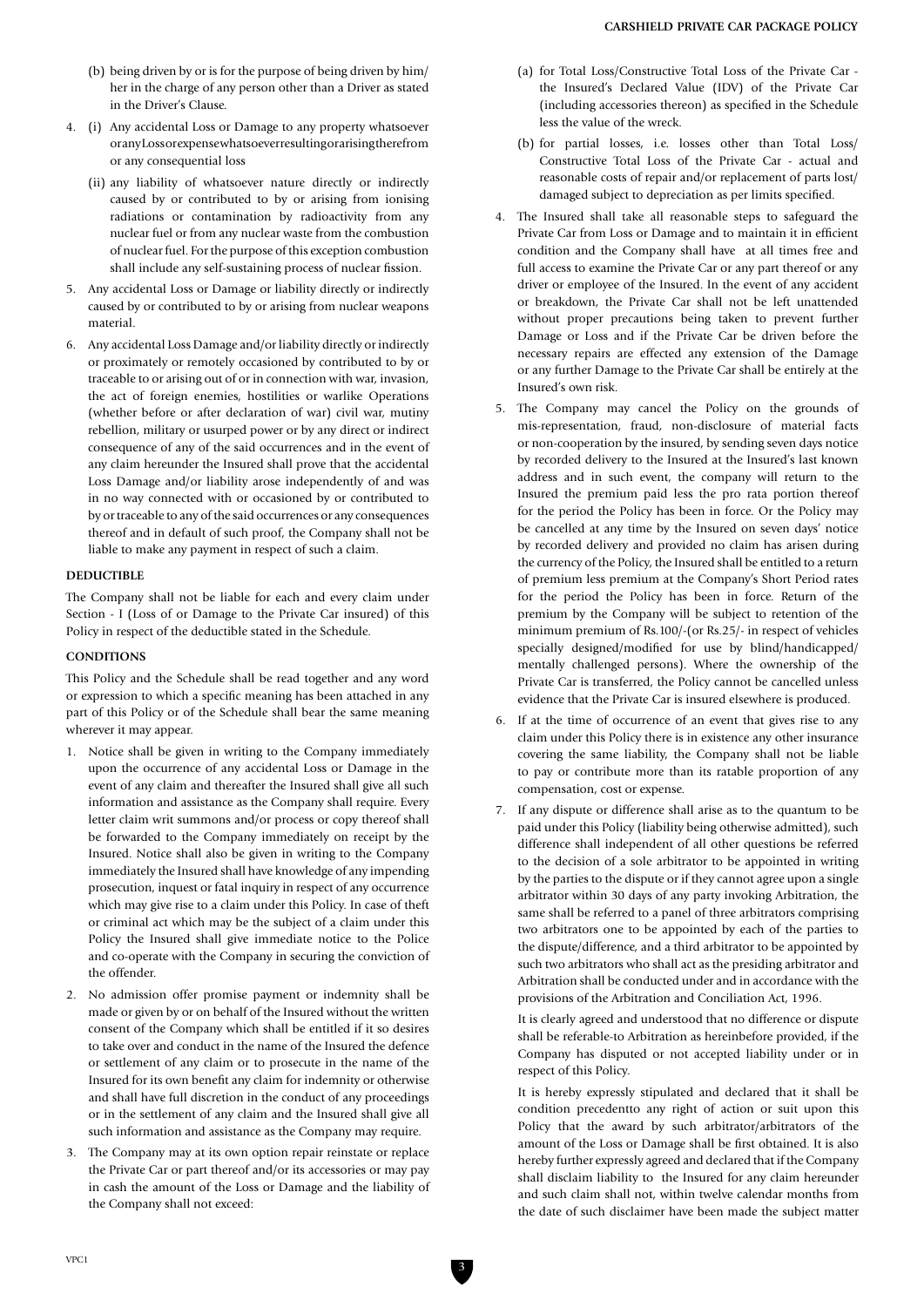- 8. The due observance and fulfillment of the Terms, Conditions and Endorsements of this Policy in so far as they relate to anything to be done or complied with by the Insured and the truth of the statements and answers in the said proposal shall be Conditions precedent to any liability of the Company to make any payment under this Policy.
- 9. In the event of the death of the sole Insured, this Policy will not immediately lapse but will remain valid for a period of three months from the date of the death of Insured or until the expiry of this Policy (whichever is earlier). During the said period, legal heir(s) of the Insured to whom the

custody and use of the Private Car passes may apply to have this Policy transferred to the name(s) of the heir(s) or obtain a new insurance Policy for the Private Car.

Where such legal heir(s) desire(s) to apply for transfer of this Policy or obtain a new Policy for the Private Car such heir(s) should make an application to the Company accordingly within the aforesaid period. All such applications should be accompanied by: -

- a) Death Certificate in respect of the Insured
- b) Proof of title to the Private Car
- c) Original Policy.

#### **NO CLAIM BONUS**

Relating to Section I - Loss of or Damage to the Private Car No Claim Bonus, wherever applicable, will be as per the following table.

| Claims position on Section<br>I (Loss of or Damage to the<br>Private Car Insured) premium | % of discount on Section (Loss)<br>of or Damage to the Private Car<br>Insured) premium |
|-------------------------------------------------------------------------------------------|----------------------------------------------------------------------------------------|
| No claim made or pending<br>during the preceding full year<br>of insurance                | 20%                                                                                    |
| No claim made or pending<br>during the preceding 2<br>consecutive years of insurance      | 25%                                                                                    |
| No claim made or pending<br>during the preceding 3<br>consecutive years of insurance      | 35%                                                                                    |
| No claim made or pending<br>during the preceding 4<br>consecutive years of insurance      | 45%                                                                                    |
| No claim made or pending<br>during the proceding 5<br>consecutive years of insurance      | 50%                                                                                    |

If a claim is made under Section I Loss of or Damage to the Private Car the No Claim Bonus discount reverts to nil at the next renewal. Thereafter, NCB if any earned, will be in Terms of the above table.

No Claim Bonus will only be allowed provided the Policy is renewed within 90 days of the expiry date of the previous policy.

**Sunset Clause:** If at the renewal falling due any time between 1st July 2002 and 30th June 2003, both days inclusive, (after completion of the full Policy period of 12 months) an Insured becomes entitled to an NCB of 55% or 65% in Terms of the Tariff prevailing prior to 1st July 2002, the entitlement of such higher percent-age of NCB will remain protected for all subsequent renewals till a claim arises under the Policy, in which case the NCB will revert to 'Nil' at the next renewal. Thereafter, NCB if any earned, will be in Terms of the above table.

#### **ENDORSEMENTS**

#### **(Only the Endorsements mentioned in the Schedule shall form part of the Policy)**

## **IMT. 1. EXTENSION OF GEOGRAPHICAL AREA**

In consideration of the payment of an additional premium of Rs…....….....…. it is hereby understood and agreed that notwithstanding anything contained in this Policy to the contrary the Geographical Area in this Policy shall from the .  $\ldots$  /  $\ldots$  ... ... to the  $\ldots$ /...... (both days inclusive) be deemed to include \*

It is further specifically understood and agreed that such geographical extension excludes cover for damage to the vehicle insured / injury to its occupants / third party liability in respect of the vehicle insured during sea voyage / air passage for the purpose of ferrying the vehicle insured to the extended geographical area.

Subject otherwise to the terms exceptions conditions and limitations of this Policy.

NOTE :- Insert Nepal/ Sri Lanka/ Maldives/ Bhutan/ Pakistan/ Bangladesh as the case may be.

## **IMT.2. AGREED VALUE CLAUSE (APPLICABLE ONLY TO VINTAGE CARS)**

It is hereby declared and agreed that in case of TOTAL LOSS/ CONSTRUCTIVE TOTAL LOSS of the Vintage Car insured hereunder due to a peril insured against, the amount payable will be the Insured's Declared Value (IDV) of the vehicle as mentioned in the Policy without deduction of any depreciation.

It is further declared and agreed that in case of partial loss to the vehicle, depre-ciation on parts replaced will be as stated in Section I of the Policy.

Subject otherwise to the terms exceptions conditions and limitations of this Policy.

# **IMT. 3. TRANSFER OF INTEREST**

It is hereby understood and agreed that as from …........../..........…/ …......…. the interest in the policy is transferred to and vested in ……....….... of ………….……. carrying on or engaged in the business or profession of ………….....…. who shall be deemed to be the insured and whose proposal and declaration dated ........ /….../…........ shall be deemed to be incorporated in and to be the basis of this contract.

Provided always that for the purpose of the No Claim Bonus, no period dur-ing which the interest in this policy has been vested in any previous Insured shall accrue to the benefit of ............................

Subject otherwise to the terms exceptions conditions and limitations of this policy.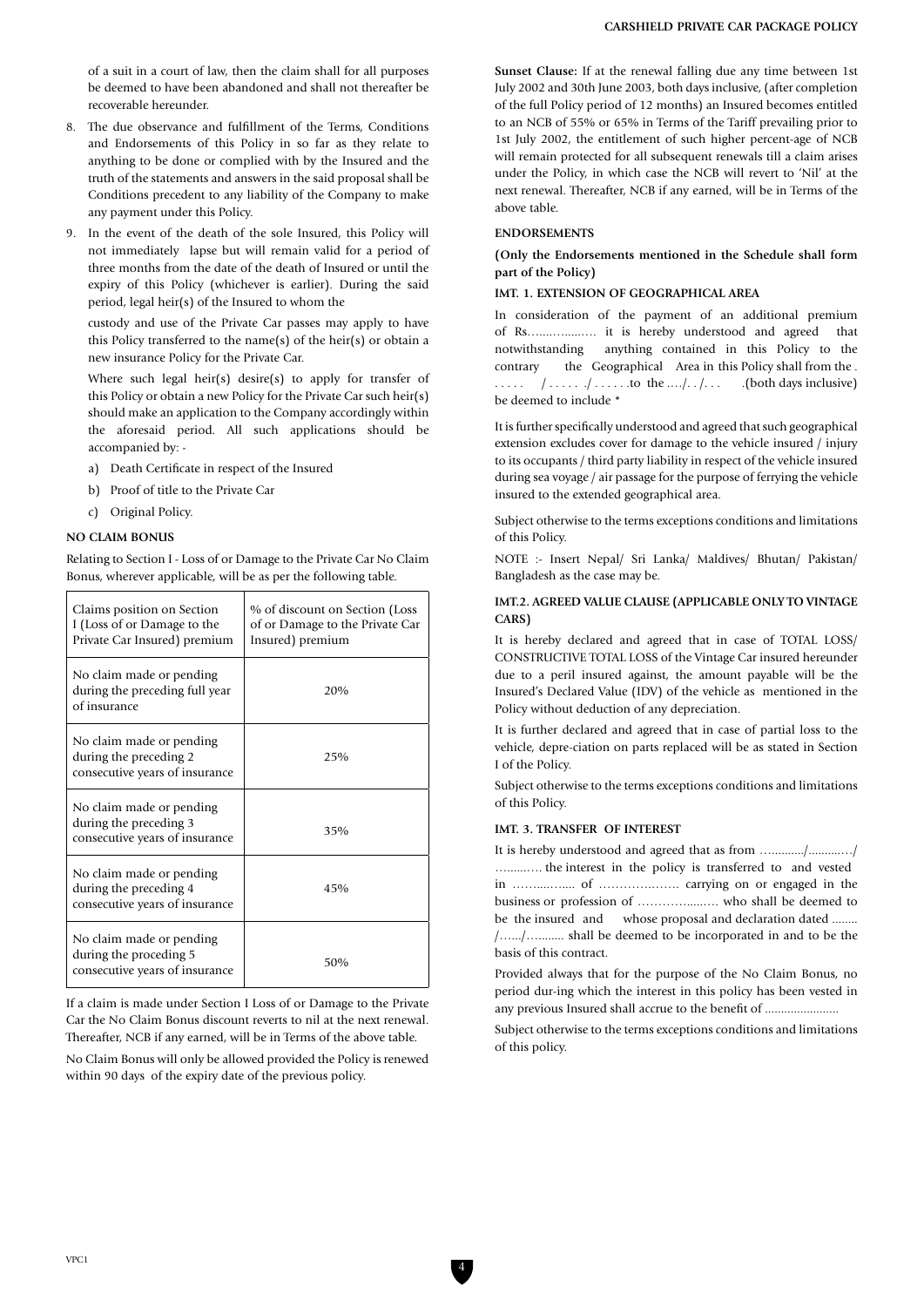#### **IMT.4. CHANGE OF VEHICLE**

It is hereby understood and agreed that as from …/…../ …... the vehicle bearing Registration Number ………….. is deemed to be deleted from the Schedule of the Policy and the vehicle with details specified hereunder is deemed to be included therein-

In consequence of this change, an extra / refund premium of Rs…... is charged/ allowed to the insured. Subject otherwise to the terms exceptions conditions and limitations of this Policy.

| Regd. No. | Engine/ Chas-<br>sis No. | Make | Type of Body | C.C. | Year of<br>Manufacture | <b>Seating Capacity</b><br>including Driver | <b>IDV</b> |
|-----------|--------------------------|------|--------------|------|------------------------|---------------------------------------------|------------|
|           |                          |      |              |      |                        |                                             |            |

#### **IMT.5. HIRE PURCHASE AGREEMENT**

It is hereby understood and agreed that the financier as specified in the Schedule (hereinafter referred to as the Owners) are the Owners of the Private Car insured and that the Private Car insured is subject of an Hire Purchase Agreement made between the Owners on the one part and the Insured on the other part and it is further understood and agreed that the Owners are interested in any monies which but for this Endorsement would be payable to the Insured under this Policy in respect of such Loss or Damage to the Private Car insured as cannot be made good by repair and/or replacement of parts and such monies shall be paid to the Owners as long as they are the Owners of the Private Car insured and their receipt shall be a full and final discharge to the Insurer in respect of such Loss or Damage.

It is further declared and agreed that for the purpose of the Personal Accident Cover for the Owner-Driver granted under this Policy, the Insured named in the Policy will continue to be deemed as the Owner-Driver subject to compliance of provisions of the Policy relating to this cover.

Save as by this Endorsement expressly agreed nothing herein shall modify or affect the rights and liabilities of the Insured or the Insurer respectively under or in connection with this Policy.

Subject otherwise to the Terms Exceptions Conditions and limitations of this Policy.

#### **IMT.6. LEASE AGREEMENT**

It is hereby understood and agreed that the lessor specified in the Schedule (here- inafter referred to as the Lessors) are the Owners of the Private Car insured and that the Private Car insured is the subject of a Lease Agreement made between the Lessor on the one part and the Insured on the other part and it is further understood and agreed that the Lessors are interested in any monies which but for this Endorsement would be payable to the Insured under this Policy in respect of such Loss or Damage to the Private Car insured as cannot be made good by repair and/or replacement of parts and such monies shall be paid to the Lessors as long as they are the Owners of the Private Car insured and their receipt shall be a full and final discharge to the Insurer in respect of such Loss or Damage. It is also understood and agreed that notwithstanding any provision in the Leasing Agreement to the contrary, this Policy is issued to the Insured specified in the Schedule as the principal party and not as agent or trustee and nothing herein contained shall be construed as constituting the Insured an agent or trustee for the Lessors or as an assignment (whether legal or equitable) by the Insured to the Lessors, of his rights benefits and claims under this Policy and further nothing herein shall be construed as creating or vesting any right in the Owner/Lessor to sue the Insurer in any capacity whatsoever for any alleged breach of its obligations hereunder.

It is further declared and agreed that for the purpose of the Personal Accident Cover for the Owner-Driver granted under this Policy, the

Insured named in the Policy will continue to be deemed as the Owner-Driver subject to compliance of provisions of the Policy relating to this cover.

Save as by this Endorsement expressly agreed that nothing herein shall modify or affect the rights and liabilities of the Insured or the Insurer respectively under or in connection with this Policy or any term, provision or condition thereof.

Subject otherwise to the Terms Exceptions Conditions and limitations of this Policy.

#### **IMT.7. VEHICLES SUBJECT TO HYPOTHECATION AGREEMENT**

It is hereby declared and agreed that the Private Car insured is pledged to/ hypothecated with the Pledgee as specified in the Schedule (hereinafter referred to as the "Pledgee") and it is further understood and agreed that the Pledgee is interested in any monies which but for this Endorsement would be payable to the Insured under this Policy in respect of such Loss or Damage to the Private Car insured as cannot be made good by repair and/or replacement of parts and such monies shall be paid to the Pledgee as long as they are the Pledgee of the Private Car insured and their receipt shall be a full and final discharge to the Insurer in respect of such Loss or Damage.

It is further declared and agreed that for the purpose of the Personal Accident Cover for the Owner-Driver granted under this Policy, the Insured named in the Policy will continue to be deemed as the Owner-Driver subject to compliance of provisions of the Policy relating to this cover.

Save as by this Endorsement expressly agreed that nothing herein shall modify or affect the rights or liabilities of the Insured or the Insurer respectively under or in connection with this Policy or any term, provision or condition thereof.

Subject otherwise to the Terms Exceptions Conditions and limitations of this Policy.

#### **IMT.8. DISCOUNT FOR MEMBERSHIP OF RECOGNISED AUTO-MOBILE ASSOCIATIONS**

It is hereby understood and agreed that in consideration of the Insured's membership of the recognized Automobile Association stated in the Schedule a discount in premium is allowed to the Insured hereunder.

It is further understood and agreed that if the Insured ceases to be a member of the above mentioned Association during the currency of this Policy the Insured shall immediately notify the Insurer accordingly and refund to the Insurer a proportionate amount of the discount allowed on this account for the unexpired period of the cover.

Subject otherwise to the Terms Exceptions Conditions and limitations of the Policy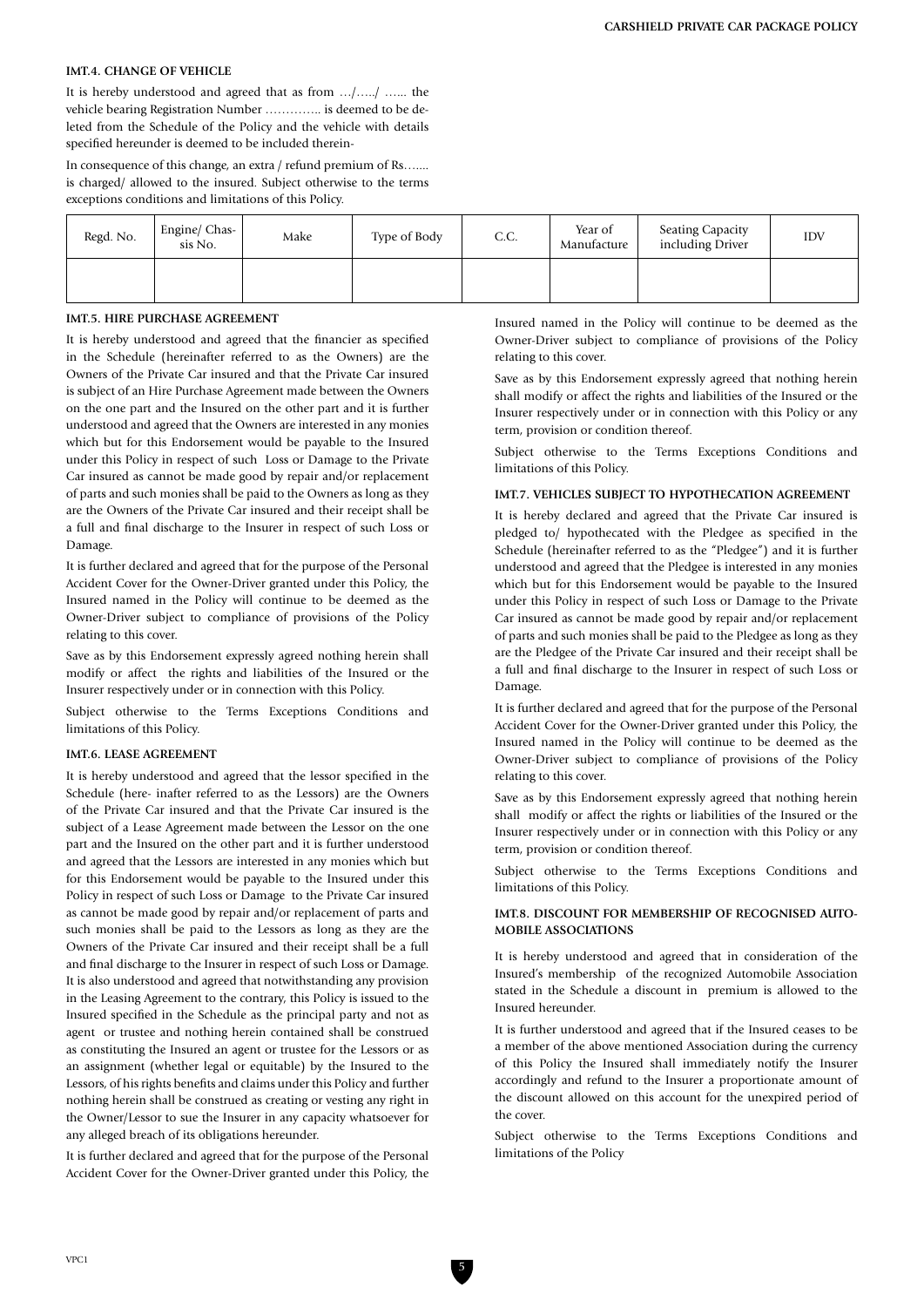## **IMT.9. DISCOUNT FOR VINTAGE CARS**

#### **(Applicable to Private Cars only)**

It is hereby understood and agreed that in consideration of the insured car having been certified as a Vintage Car by the Vintage and Classic Car Club of India, a premium discount as stated in the schedule, is allowed to the insured.

Subject otherwise to the terms exceptions conditions and limitations of the policy

\*Amount calculated as per tariff provision is to be inserted. For mid-term certification as Vintage Car pro-rata proportion of tariff discount for the unex-pired period is to be inserted.

#### **IMT.10. INSTALLATION OF ANTI-THEFT DEVICE**

In consideration of certification by the Automobile Association stated in the Schedule that an Anti-Theft device approved by Automobile Research Association of India (ARAI), Pune has been installed in the Private Car insured herein a premium discount as stated in the Schedule is hereby allowed to the Insured.

It is hereby understood and agreed that the Insured shall ensure at all times that this Anti-Theft device installed in the Private Car insured is maintained in efficient condition till the expiry of this Policy.

Subject otherwise to the Terms Exceptions Conditions and limitations of the Policy

## **IMT.12. DISCOUNT FOR SPECIALLY DESIGNED/MODIFIED VEHICLES FOR THE BLIND, HANDICAPPED AND MENTALLY CHALLENGED PERSONS.**

Notwithstanding anything to the contrary contained in the policy it is hereby understood and agreed that the Private Car insured being specially designed /modified for use of blind, handicapped and mentally challenged persons and suitable endorsement to this effect having been incorporated in the Registration Book by the Registering Authority, a discount of 50% on the Own Damage premium for the Private Car insured is hereby allowed to the insured.

Subject otherwise to the terms exceptions conditions and limitations of the policy.

## **IMT.15. PERSONAL ACCIDENT COVER TO THE INSURED OR ANY NAMED PERSON OTHER THAN PAID DRIVER**

In consideration of the payment of an additional premium it is hereby agreed and understood that the Company undertakes to pay compensation on the scale provided below for bodily injury as hereinafter defined sustained by the Insured person in direct connection with the Private Car insured or whilst mounting into/ dismounting from or traveling in the Private Car insured and caused by violent accidental external and visible means which independently of any other cause shall within six calendar months of the occurrence of such injury result in:-

| Details of Injury                                                                 | Scale of Compensation |
|-----------------------------------------------------------------------------------|-----------------------|
| Death<br>1)                                                                       | 100% of CSI           |
| ii) Loss of two limbs or sight of two<br>eyes or one limb and sight of<br>one eye | 100% of CSI           |
| iii) Loss of one limb or sight of<br>one eye                                      | 50% of CSI            |
| iv) Permanent Total Disablement<br>from injuries other than named<br>above        | 100% of CSI           |

CSI - Capital Sum Insured

Provided always that

(1) compensation shall be payable under only one of the items (i) to (iv) above in respect of any such person arising out of any one occurrence and total liability of the Insurer shall not in the aggregate exceed the sum specified in the Schedule during any one Period of Insurance in respect of any such person.

- (2) no compensation shall be payable in respect of death or injury directly or indirectly wholly or in part arising or resulting from or traceable to (a) intentional self injury suicide or attempted suicide physical defect or infirmity or (b) an accident happening whilst such person is under the influence of intoxicating liquor or drugs.
- (3) such compensation shall be payable only with the approval of the Insured named in the Policy and directly to the injured person or his/her legal representative(s) whose receipt shall be a full discharge in respect of the injury of such person.

Subject otherwise to the Terms Exceptions Conditions and limitations of this Policy.

## **IMT.16. PERSONAL ACCIDENT TO UNNAMED PASSENGERS OTHER THAN INSURED AND THE PAID DRIVER**

In consideration of the payment of an additional premium it is hereby understood and agreed that the Insurer undertakes to pay compensation on the scale provided below for bodily injuries hereinafter defined sustained by any passenger other than the Insured and/or the Paid Drivers and/or a person in the employ of the Insured coming within the scope of the Workmen's Compensation Act, 1923 and subsequent amendments of the said Act and engaged in and upon the service of the Insured at the time such injury is sustained whilst mounting into, dismounting from or traveling in but not driving the insured private car and caused by violent, accidental, external and visible means which independently of any other cause shall within three calendar months of the occurrence of such injury result in: -

| Details of Injury                                                                 | Scale of Compensation |
|-----------------------------------------------------------------------------------|-----------------------|
| Death<br>i)                                                                       | 100% of CSI           |
| ii) Loss of two limbs or sight of two<br>eyes or one limb and sight of one<br>eye | 100% of CSI           |
| iii) Loss of one limb or sight of<br>one eye                                      | 50% of CSI            |
| iv) Permanent Total Disablement<br>from injuries other than named<br>above        | 100% of CSI           |

CSI - Capital Sum Insured Provided always that

- (1) compensation shall be payable under only one of the items (i) to (iv) above in respect of any such person arising out of any one occurrence and total liability of the Insurer shall not in the aggregate exceed the sum specified in the Schedule during any one Period of Insurance in respect of any such person.
- (2) no compensation shall be payable in respect of death or injury directly or indirectly wholly or in part arising or resulting from or traceable to (a) intentional self injury suicide or attempted suicide physical defect or infirmity or (b) an accident happening whilst such person is under the influence of intoxicating liquor or drugs.
- (3) such compensation shall be payable only with the approval of the Insured named in the Policy and directly to the injured person or his/her legal representative(s) whose receipt shall be a full discharge in respect of the injury of such person.
- (4) not more persons than seating capacity of the Private Car specified in the Schedule are in the said Private Car at the time of occurrence of such injury. Subject otherwise to the Terms Exceptions Conditions and limitations of this Policy.

## **IMT.17. PERSONAL ACCIDENT COVER TO PAID DRIVERS**

In consideration of the payment of an additional premium, it is hereby under-stood and agreed that the Insurer undertakes to pay compensation on the scale provided below for bodily injury as hereinafter defined sustained by the Paid Driver in the employ of the Insured in direct connection with the Private Car insured whilst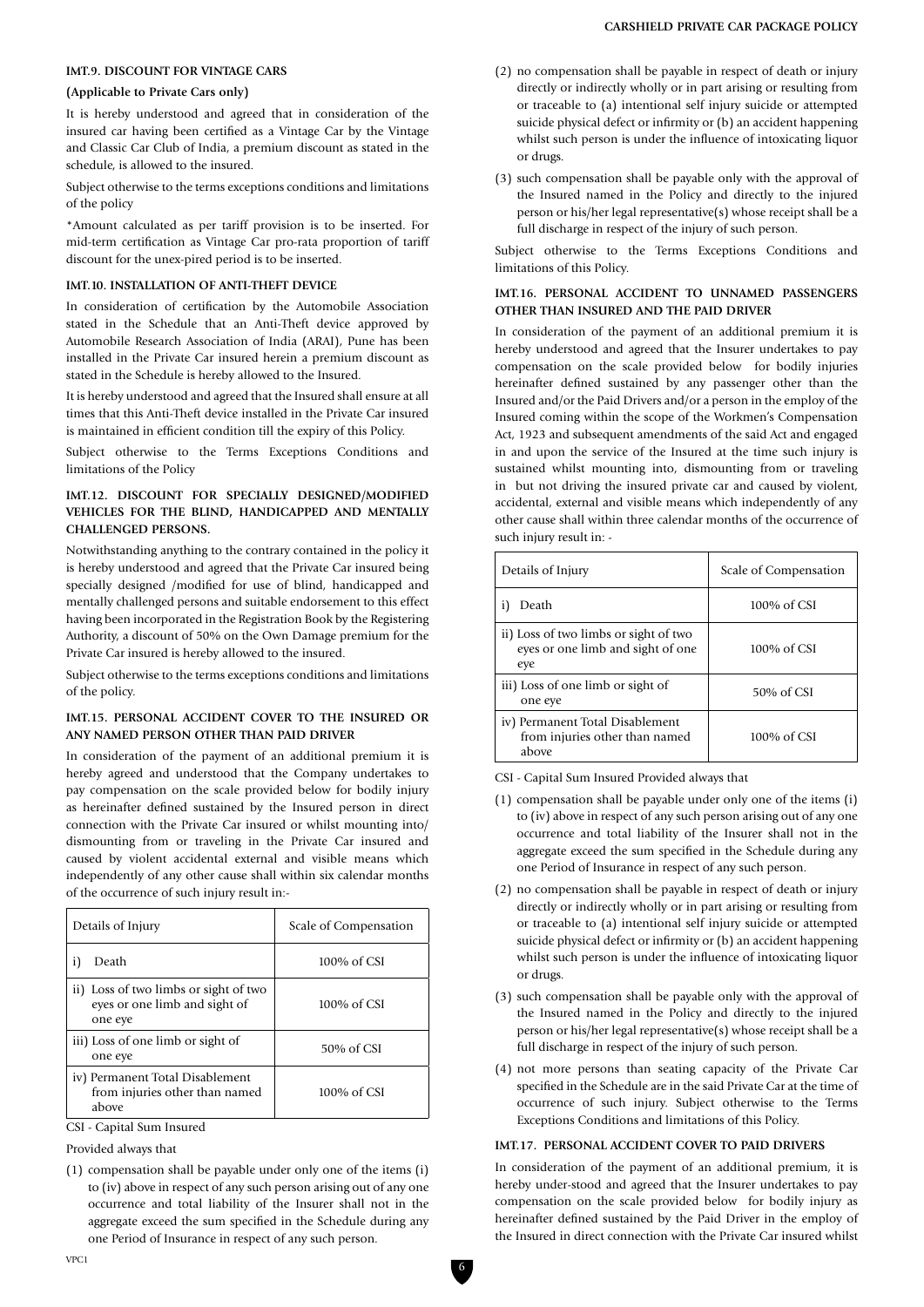mounting into/dismounting from or traveling in the insured Private Car and caused by violent accidental external and visible means which independently of any other cause shall within six calendar months of the occurrence of such injury result in: -

| Details of Injury                                                                 | Scale of Compensation |
|-----------------------------------------------------------------------------------|-----------------------|
| Death                                                                             | $100\%$ of CSI        |
| ii) Loss of two limbs or sight of two<br>eyes or one limb and sight of one<br>eye | 100% of CSI           |
| iii) Loss of one limb or sight of<br>one eye                                      | 50% of CSI            |
| iv) Permanent Total Disablement<br>from injuries other than named<br>above        | $100\%$ of CSI        |

#### **Provided always that**

- (1) compensation shall be payable under only one of the items (i) to (iv) above in respect of any such person arising out of any one occurrence and total liability of the Insurer shall not in the aggregate exceed the sum specified in the Schedule during any one Period of Insurance in respect of any such person.
- (2) no compensation shall be payable in respect of death or injury directly or indirectly wholly or in part arising or resulting from or traceable to
	- (a) intentional self injury suicide or attempted suicide physical defect or infirmityor
	- (b) an accident happening whilst such person is under the influence of intoxicating liquor or drugs.
- (3) such compensation shall be payable only with the approval of the Insured named in the Policy and directly to the injured person or his/her legal representative(s) whose receipt shall be a full discharge in respect of the injury of such person.

Subject otherwise to the Terms Exceptions Conditions and limitations of this Policy.

#### **IMT.19. COVER FOR VEHICLES IMPORTED WITHOUT CUSTOMS DUTY**

Notwithstanding anything to the contrary contained in this policy it is hereby understood and agreed that in the event of loss or damage to the vehicle insured and/or its accessories necessitating the supply of a part not obtainable from stocks held in the country in which the vehicle insured is held for repair or in the event of the insurer exercising the option under

…...……., \* to pay in cash the amount of the loss or dam-age the liability of the insurer in respect of any such part shall be limited to :-

- (a) (i) the price quoted in the latest catalogue or the price list issued by the Manufacturer or his Agent for the country in which the vehicle insured is held for repair less depreciation applicable;
	- OR
	- (ii) if no such catalogue or price list exists the price list obtaining at the Manufacturer's Works plus the reasonable cost of transport otherwise than by air to the country in which the vehicle insured is held for repair and the amount of the relative import duty less depreciation applicable under the Policy; and
- (b) the reasonable cost of fitting such parts.

Subject otherwise to the terms conditions limitations and exceptions of this Policy.

\* Insert 'Condition 3' in the case of the Private Car and Motorsied Two Wheeler Policies and 'Condition 4' in the case of Commercial Vehicles Policy.

## **IMT.20. REDUCTION IN THE LIMIT OF LIABILITY FOR PROPERTY DAMAGE**

It is hereby understood and agreed that notwithstanding anything to the contrary contained in the policy the insurers liability is limited to Rs.6000/- (Rupees six thousand only) for damage to property other than the property belonging to the insured or held in trust or in custody or control of the insured In consideration of this reduction in the limit of liability a reduction in premium of Rs.100/- is hereby made to the insured.

Subject otherwise to the terms conditions limitations and exceptions of the policy.

# **IMT.22. COMPULSORY DEDUCTIBLE**

Notwithstanding anything to the contrary in the Policy it is hereby understood and agreed that the Insured shall bear under Section I of the policy in respect of each and every event (Including event giving rise to a Total Loss/Constructive Total Loss) the first sum as specified in the Schedule (or any less expenditure which may be incurred) of any expenditure for which provision has been made under this Policy and /or of any expenditure by the Insurer in the exercise of his discretion under Condition number 3 of this Policy.

If the expenditure incurred by the Insurer shall include any amount for which the Insured is responsible hereunder such amount shall be repaid by the insured to the Insurer forthwith.

For the purpose of this endorsement the expression "event" shall mean an event or series of events arising out of one cause in connection with the Private Car insured in respect of which indemnity is provided under this Policy.

Subject otherwise to the Terms Exceptions Conditions and limitations of this policy.

#### **IMT.22 A.VOLUNTARY DEDUCTIBLE**

It is hereby declared and agreed that the Insured having opted a voluntary deductible as specified in the Schedule a reduction in premium as stated in the Schedule under Section I of the Policy is hereby allowed. In consideration of the above, it is hereby understood and agreed that the Insured shall bear under Section I of the Policy in respect of each and every event (including event giving rise to a Total Loss/Constructive Total Loss) the first sum as specified in the Schedule (or any less expenditure which may be incurred) of any expenditure for which provision has been made under this Policy and/or of any expenditure by the Insurer in the exercise of his discretion under Condition number 3 of this Policy.

If the expenditure incurred by the Insurer shall include any amount for which the Insured is responsible hereunder such amount shall be repaid by the Insured to the Insurer forthwith.

For the purpose of this Endorsement the expression "event" shall mean an event or series of events arising out of one cause in connection with the Private Car insured in respect of which indemnity is provided under this Policy.

Subject otherwise to the Terms Exceptions Conditions and limitations of this Policy.

#### **IMT.24. ELECTRICAL/ELECTRONIC FITTINGS**

**(Items fitted in the Private Car but not included in the manufacturer's listed selling price of the Private Car)**

In consideration of the payment of additional premium as stated in the Schedule notwithstanding anything to the contrary contained in the Policy it is hereby under-stood and agreed that the Insurer will indemnify the Insured against Loss of or Damage to such electrical and/or electronic fitting(s) as specified in the Schedule whilst it/ these is/are fitted in or on the Private Car insured where such Loss or Damage is occasioned by any of the perils mentioned in Section I of the Policy.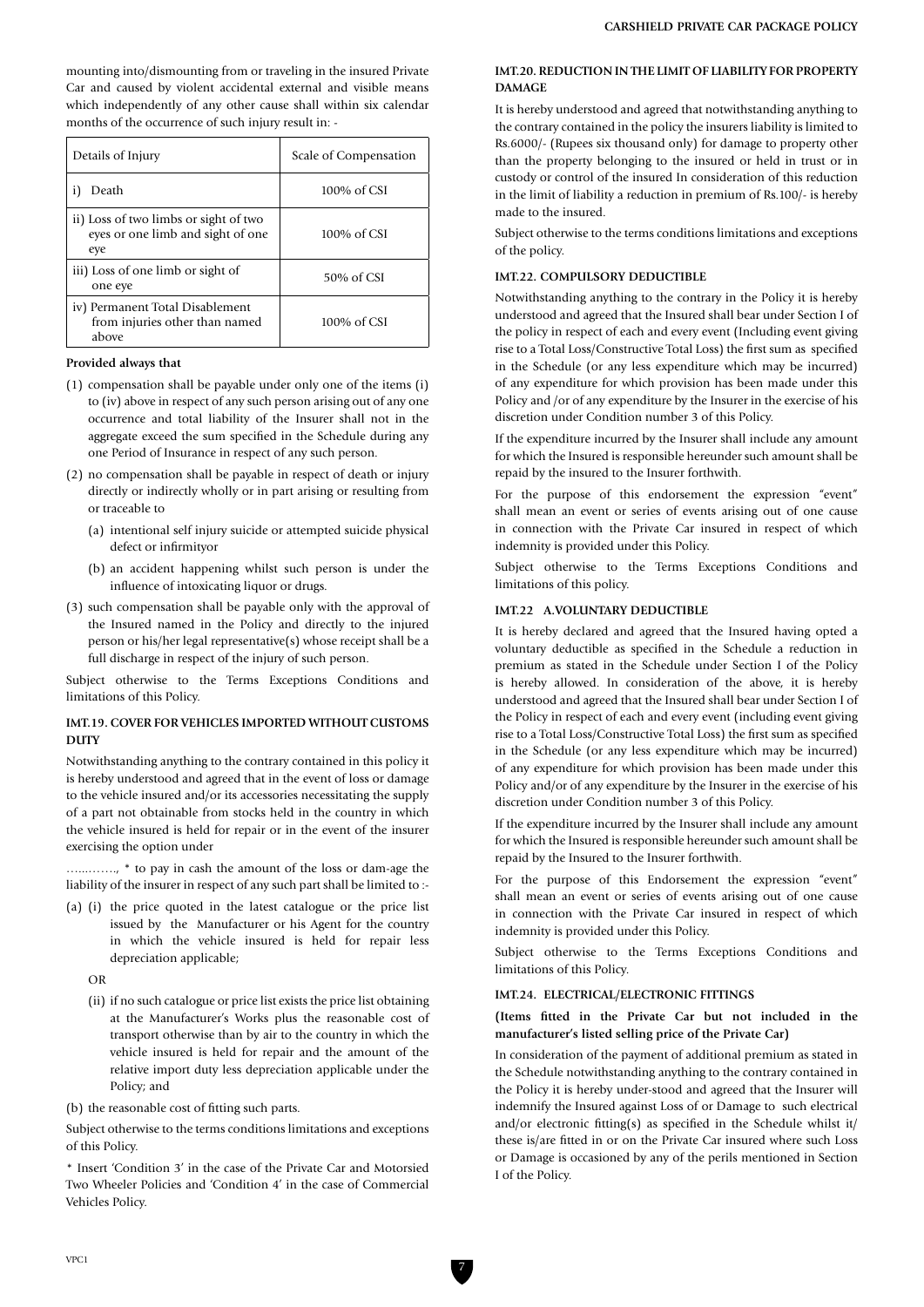The Insurer shall, however, not be liable for Loss of or Damage to such fitting(s) caused by/as a result of mechanical or electrical breakdown.

Provided always that the liability of the Insurer hereunder shall not exceed the Insured's Declared Value (IDV) of the item.

Subject otherwise to the Terms Exceptions Conditions and limitations of this Policy.

#### **IMT. 25. CNG/LPG KIT IN BI-FUEL**

#### **SYSTEM (Own Damage cover of the kit)**

In consideration of the payment of premium as stated in the Schedule notwithstanding anything to the contrary contained in the Policy it is hereby understood and agreed that the Insurer will indemnify the Insured in the Terms Exceptions Conditions and limitations of Section 1 of the Policy against Loss and/or Damage to the CNG / LPG kit fitted in the Private Car insured arising from accidental Loss or Damages to the Private Car insured subject to the limit of the Insured's Declared Value of the CNG/LPG kit specified in the Schedule of the Policy.

Subject otherwise to the Terms Exceptions Conditions and limitations of this Policy.

#### **IMT.26. FIRE AND/OR THEFT RISKS ONLY**

## **(Not applicable for Miscellaneous and Special Types of vehicles rateable under Class -D and Motor Trade Policies under Classes-E, F and G of the Commercial Vehicles Tariff )**

Notwithstanding anything to the contrary contained in the policy it is hereby understood and agreed that Section II of the Policy is deemed to be cancelled and under Section I thereof the insurer shall only be liable to indemnify the insured against loss or damage by fire explosion self ignition lightning and/or burglary housebreaking theft and riot strike malicious damage terrorism storm tempest flood inundation and earthquake perils whilst the vehicle is laid up in garage and not in use.

Subject otherwise to the terms conditions limitations and exceptions of this Policy.

NB.(i) In case of Fire Risk only, the words "burglary housebreaking theft" are to be deleted.

NB.(ii) In case of Theft Risk only, the words "fire explosion self ignition lightning riot strike malicious damage terrorism storm tempest flood inundation and earthquake per-ils" are to be deleted

## **IMT. 27. LIABILITY AND FIRE AND/OR THEFT**

## **(Not applicable for Miscellaneous and Special Types of vehicles rateable under Class -D of the Tariff for Commercial Vehicles)**

Notwithstanding anything to the contrary contained in the policy it is hereby understood and agreed that Section I of the Policy the insurer shall not be liable thereunder except in respect of loss or damage by fire explosion self ignition lightning and/or burglary housebreaking theft and riot strike malicious damage terrorism storm tempest flood inundation and earthquake perils.

Subject otherwise to the terms conditions limitations and exceptions of the Policy.

NB.(i) In case of Liability and Fire Risks only, the words "burglary housebreaking theft " are to be deleted.

NB.(ii) In case of Liability and Theft Risks only, the words "fire explosion self ignition lightning riot strike malicious damage terrorism storm tempest flood inundation and earthquake perils" are to be deleted.

# **IMT. 28. LEGAL LIABILITY TO PAID DRIVER EMPLOYED IN CONNECTION WITH THE OPERATION OF INSURED PRIVATE CAR**

In consideration of an additional premium as stated in the Schedule notwithstanding anything to the contrary contained in the Policy it is hereby understood and agreed that the Insurer shall indemnify the Insured against the Insured's legal liability under the Workmen's Compensation Act, 1923 , the Fatal Accidents Act, 1855 or at Common Law and subsequent amendments of these Acts prior to the date of this Endorsement in respect of personal injury to any Paid Driver whilst engaged in the service of the Insured in such occupation in connection with the Private Car insured herein and will in addition be responsible for all costs and expenses incurred with its written consent.

#### Provided always that

(1) this Endorsement does not indemnify the Insured in respect of any liability in cases where the Insured holds or subsequently effects with any Insurer or

group of Insurers a Policy of Insurance in respect of liability as herein defined for Insured's general employees;

- (2) the Insured shall take reasonable precautions to prevent accidents and shall comply with all statutory obligations;
- (3) in the event of the Policy being cancelled at the request of the Insured no refund of the premium paid in respect of this Endorsement will be allowed.

Subject otherwise to the Terms Exceptions Conditions and limitations of the Policy except so far as necessary to meet the requirements of the Motor Vehicles Act, 1988.

## **IMT.29. LEGAL LIABILITY TO EMPLOYEES OF THE INSURED OTHER THAN PAID DRIVER WHO MAY BE DRIVING OR TRAVELLING IN THE EMPLOYER'S CAR**

In consideration of the payment of an additional premium as stated in the Schedule not withstanding anything to the contrary contained in the Policy it is hereby understood and agreed that the Insurer will indemnify the Insured against the Insured's liability at Common Law and Statutory Liability under the Fatal Accidents Act, 1855 for compen-sation (including legal costs of any claimant) for death of or bodily injury to any employee (other than Paid Drivers) of the within named Insured being carried in or upon or entering in or getting on to or alighting from or driving the Private Car insured.

Provided that in the event of an accident whilst the Private Car insured is carrying more than the number of employees of the Insured (including the driver) as stated in the Schedule the Insured shall repay to the Insurer a rateable proportion of the total amount payable by the Insurer by the reason of this Endorsement in respect of accident in con-nection with such Private Car insured.

Subject otherwise to the Terms Exceptions Conditions and limitations of this Policy.

## **IMT. 30. TRAILERS.**

**( Applicable to Private Cars Only)**

In consideration of the payment of an additional premium it is hereby understood and agreed that the indemnity granted by this policy shall extend to apply to the Trailer (Registration No...............)"

Provided always that -

- (a) the IDV of such Trailer shall be deemed not to exceed ……...…\* \*
	- (b) the term "Trailer" shall not include its contents or anything contained thereon.
	- (c) such indemnity shall not apply in respect of death or bodily injury to any person being conveyed by the said Trailer otherwise than by reason of or in pursuance of a contract of employment.

Subject otherwise to the terms, conditions limitations and exceptions of this Policy.

- Delete in the case of Liability to the public Risks only policies.
- \*\* Insert value of trailer as declared at inception of insurance or any renewal thereof.